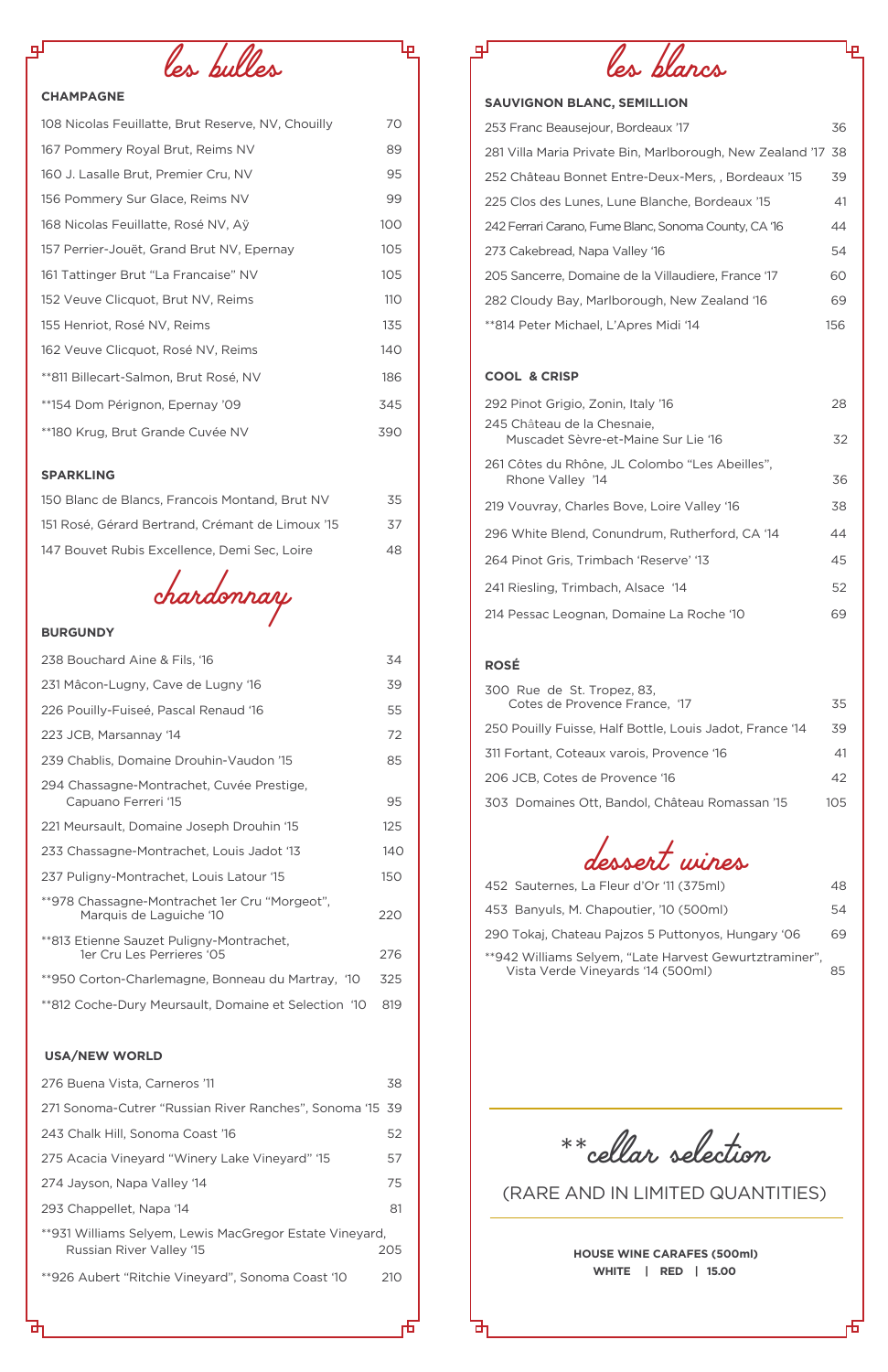*les rouges* **BORDEAUX**

| 355 Mission St. Vincent Réserve '14                     | 32    |
|---------------------------------------------------------|-------|
| 323 Château Greysac, Médoc, '12                         | 48    |
| 341 Château La Cardonne, Médoc, '10                     | 60    |
| 331 Château Viaud de Lalande, Pomerol, 13               | 60    |
| 356 Moulin de Sarpe, Saint Emillion '10                 | 60    |
| 361 Château Perey Chevreuil, St. Émilion, Grand Cru '12 | 88    |
| 338 Domaine La Roche, Pessac Leognan, '11               | 75    |
| 376 La Fleur De Bouard, Pomerol, '13                    | 89    |
| 325 Château Mongravey, Margaux, '13                     | 91    |
| 368 Château Rollan de By, Médoc, '11                    | 92    |
| 340 Château Peymartin, Saint-Julien '12                 | 92    |
| **337 Chateau Meyney, Saint- Estephe, '13               | 93    |
| 336 Château Gaby, Canon-Fronsac '12                     | 94    |
| **380 Château Gloria, St. Julien,'11                    | 140   |
| **402 Chateau Haut Condissas, Medoc '09                 | 150   |
| **411 Chateau Bellevue, Saint-Émilion Gand Cru '08      | 155   |
| **354 Le Carillon D'Angelus, Saint-Émilion, '12         | 210   |
| **307 ChâteauTaillefer, Pomerol,'00 (1.5L)              | 310   |
| **816 Chateau Margaux, Margaux '95                      | 1,070 |
| **818 Chateau Latour Grand Vin, Pauillac '89            | 1,070 |
| **815 Chateau Cheval Blanc, Saint Émilion '95           | 1,130 |
| **817 Chateau Lafite Rothschild, Pauillac '90           | 1,130 |
| **819 Chateau Mouton Rothschild, Pauillac '95           | 1,260 |

## **BEAUJOLAIS**

| <b>SPAIN</b>                                                                     |            |
|----------------------------------------------------------------------------------|------------|
| 373 Rioja, Cantos de Valpiedra, Spain '12                                        | 58         |
| 362 Ribera del Duero, Emilio Moro '15                                            | 79         |
| 374 Campo de Borja, Bodegas Alto Moncayo '14                                     | 90         |
| **826 Ribera del Duero, Dominio Pingus,                                          |            |
| Flor de Pingus '04                                                               | 506        |
| <b>ARGENTINA</b>                                                                 |            |
| 399 Malbec, Finca El Portillo, Mendoza '16                                       | 28         |
| 404 Malbec, Terrazos, Altos del Plata, Mendoza '16                               | 38         |
|                                                                                  |            |
| <b>CABERNET SAUVIGNON - USA</b>                                                  |            |
| 392 Picket Fence, Alexander Valley '15                                           | 45         |
| 390 Joel Gott, CA '15                                                            | 55         |
| 393 Atlas Peak, Napa '14                                                         | 64         |
| 394 Summers, Calistoga, Napa '13                                                 | 69         |
| **686 Turnbull, Napa '14                                                         | 90         |
| 383 Jordan, Sonoma '13                                                           | 100        |
| **938 Silver Oak, Alexander Valley '12                                           | 170        |
| **367 Cade Winery "Howell Mountain", Napa, '14                                   | 185        |
| **637 Chappellet 'Pritchard Hill Estate', Napa '09                               | 250        |
| **924 Opus One, Napa '13                                                         | 275        |
| **827 Beaulieu Vineyard, Georges de Latour                                       |            |
| Private Reserve '94                                                              | 306        |
| **828 Caymus, Special Selection, Napa Valley '97                                 | 506        |
| **829 Stag's Leap Wine Cellar, Cask 23,                                          |            |
| Napa Valley '94                                                                  | 636        |
|                                                                                  |            |
| <b>RED BLENDS - USA</b>                                                          | 50         |
| 400 Meritage, Buena Vista, The Count, Sonoma '14                                 |            |
| **922 Mertitage, Quintessa, Napa '13                                             | 290        |
|                                                                                  |            |
| <b>MERLOT - USA</b>                                                              |            |
| 322 Washington Hills, Washington '15                                             | 33         |
| 378 Sterling Vineyards, Napa '14                                                 | 60<br>89   |
| 377 Frediani Vineyard, Selene, Napa Valley, '12<br>324 Duckhorn, Napa Valley '14 | 96         |
| 381 Newton "Unfiltered", Napa Valley '13                                         | 135        |
|                                                                                  |            |
| <b>PINOT NOIR - USA</b>                                                          |            |
| 334 Ron Rubin, Russian River Valley '16                                          | 48         |
| 385 Ponzi "La Tavola", Willamette '15                                            | 56         |
| 398 De Loach, Russian River '16                                                  | 62         |
| 397 Smoke Tree, Sonoma County '15                                                | 70         |
| 379 Joseph Phelps, Freestone Vineyards, Sonoma '14                               | 85         |
| 388 Gary Farrell, Russian River '15                                              | 95         |
| ** 344 Domaine Drouhin, Dundee Hill,                                             |            |
| Willamette Valley '14                                                            | 96         |
| 395 Goldeneye, Anderson Valley '14                                               | <b>110</b> |
| **461 Williams Selyem, Central Coast '14                                         | 110        |
| **462 Williams Selyem, Central Coast '16                                         | 120        |
|                                                                                  |            |
| **477 Williams Selyem, Sonoma County '16                                         | 120        |
| **463 Williams Selyem, Sonoma Coast '16                                          | 170        |
| **966 Williams Selyem Weird Vineyard,                                            |            |
| Yorkville Highlands '15                                                          | 195        |
| **831 Sea Smoke, Southing, Santa Rita Hills, CA '13                              | 196        |
| **964 Williams Selyem, Westside Road Neighbors '16                               | 210        |
| **937 Williams Selyem,                                                           |            |
| Westside Road Neighbors '16 1.5L                                                 | 400        |
| **830 Marcassin, Marcassin Vineyard, Sonoma '10                                  | 456        |
|                                                                                  |            |
| <b>BIG REDS - USA</b>                                                            |            |
| 387 Zinfandel, Truant, Four Vines, California '14                                | 40         |
| **433 Zinfandel, Williams Selyem, Papera Vineyards '14                           | 160        |
|                                                                                  | Ь          |

| 319 Côte de Brouilly, Château de La Chaize, '14                      | 46  |
|----------------------------------------------------------------------|-----|
| 315 Moulin - A - Vent, Château des Jacques, '14                      | 52  |
| <b>LANDUEDOC-ROUSSILLON</b>                                          |     |
| 313 Domaine de Martinolles '14                                       | 45  |
| 349 Coteaux du Languedoc, Château L'Hospitalet '14                   | 49  |
| <b>RHONE VALLEY</b>                                                  |     |
| 359 Côtes du Rhône, Domaine La Grangette,<br>Saint Joseph '15        | 39  |
| 389 Pinot Noir, Coteaux du Verdon,<br>Domaine de Valmoissine '14     | 49  |
| 343 Chateauneuf-du-Pape, Les Hauts de Barville<br>Domaine Brotte '15 | 65  |
| 332 Chateauneuf-du-Pape, Domaine Brotte '15                          | 75  |
| 353 Crozes-Hermitage, Paul Jaboulet '10                              | 78  |
| 352 Gigondas, E. Guigal '12                                          | 82  |
| **369 Cornas, Jean-Luc Colombo "Terres Brûlées" '11                  | 120 |

# **BURGUNDY**

面

| 316 Bourgogne, Jean-Claude Boisset '15                                               | 56    |
|--------------------------------------------------------------------------------------|-------|
| 342 Bourgogne, Château des Barrigards '11                                            | 56    |
| 320 Santenay, Vieilles Vignes, Capuano-Ferreri '14                                   | 68    |
| 317 Fixin "La Mazière", Bouchard Aîné '14                                            | 90    |
| 312 Pommard, Louis Jadot '14                                                         | 125   |
| 314 Chambolle-Musigny, J.C. Boisset '14                                              | 160   |
| **822 Chambolle-Musigny Vielles Vignes,<br>Domaine Perrot-Minot, '05                 | 246   |
| **825 1er Cru Aux Perdrix,<br>Domaine des Perdrix Nuits St. Georges '05              | 275   |
| **821 1er Cru Caillerets Ancienne Cuvee Carnot,<br>Bouchard Pere et Fils Volmay, '05 | 310   |
| **820 Comte Armand Pommard,<br>1er Cru Clos des Epeneaux '05                         | 320   |
| **824 Mazis-Chambertin, Bouchard Pere et Fils '05                                    | 445   |
| **823 Clos St. Denis, Domaine Dujac '05                                              | 2,320 |
|                                                                                      |       |

襾

*les rouges*

4

### **ITALY**

பி

℡

| 101 Livernano Sangiovese, 90C '12                 | 37   |
|---------------------------------------------------|------|
| 364 Chianti, Classico, Casalvento '12             | 38   |
| 351 Barolo, La Spinetta, Campe della Spinetta '13 | 95   |
| **363 Amarone, Masi "Costasera" '12               | 12 O |
| **756 Gaja, Conteissa '11                         | 370  |
| **975 Sassicaia Bolgheri, Tenuta San Guido '97    | 680  |
|                                                   |      |
|                                                   |      |

# **THE MALBECS OF THOMAS CHARDARD**

| 407 Petit Jammes, Cahors '16           | 38  |
|----------------------------------------|-----|
| 408 Château Pech De Jammes, Cahors '10 | 64  |
| 414 PURE, Malbec, Cahors '12           | 105 |
|                                        |     |

The region of Cahors, France is known to produce the finest Malbecs.